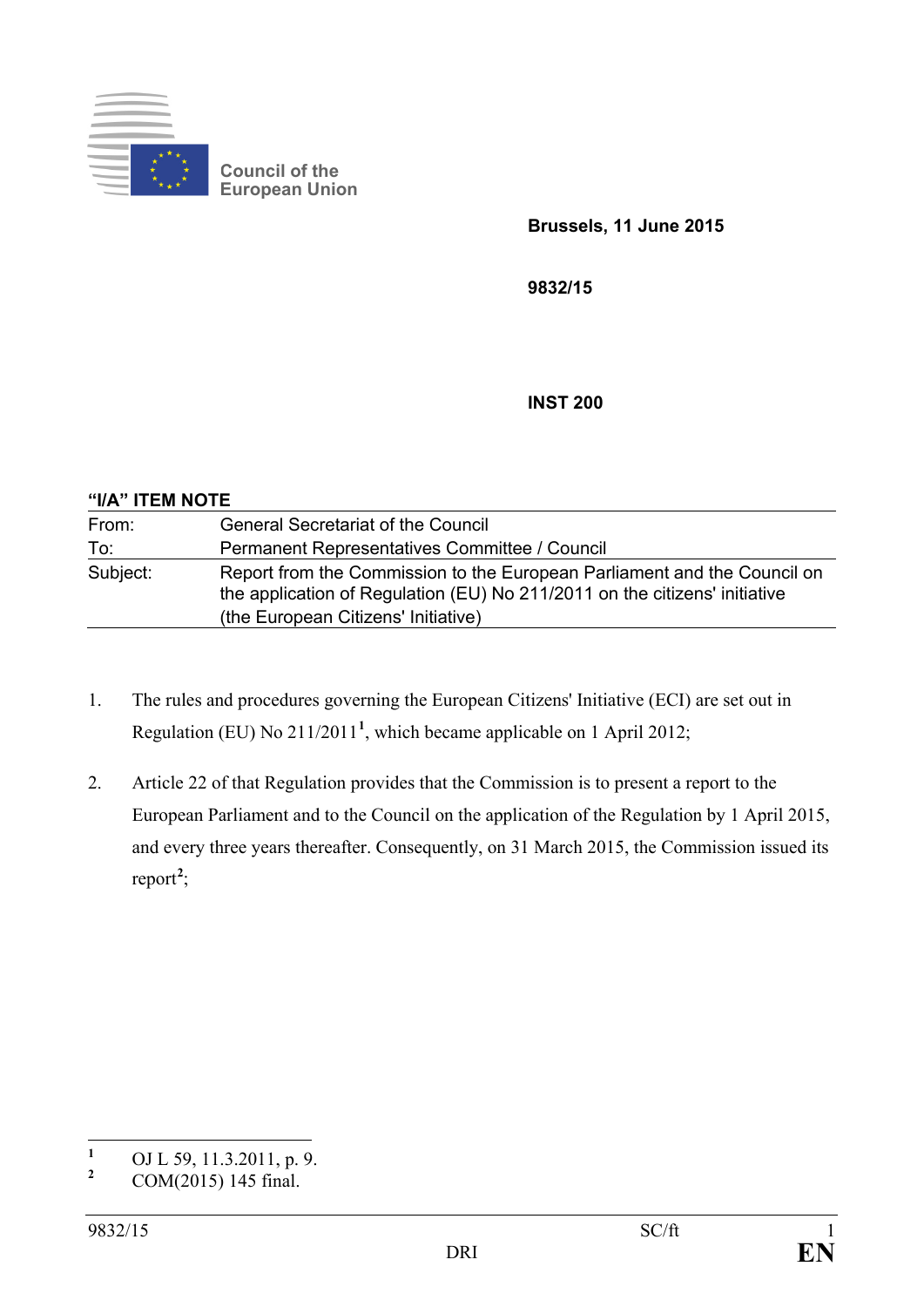- 3. The Working Party on General Affairs examined the Commission's report on 24 April, 8 May, 29 May and 5 June 2015 and delegations were invited to share their preliminary positions and comments. A Presidency summary of those discussions is set out in the Annex to this note;
- 4. The Permanent Representatives Committee and the Council are therefore invited to take note of the Presidency summary as set out in the Annex.

 $\overline{\phantom{a}}$  , which is a set of the set of the set of the set of the set of the set of the set of the set of the set of the set of the set of the set of the set of the set of the set of the set of the set of the set of th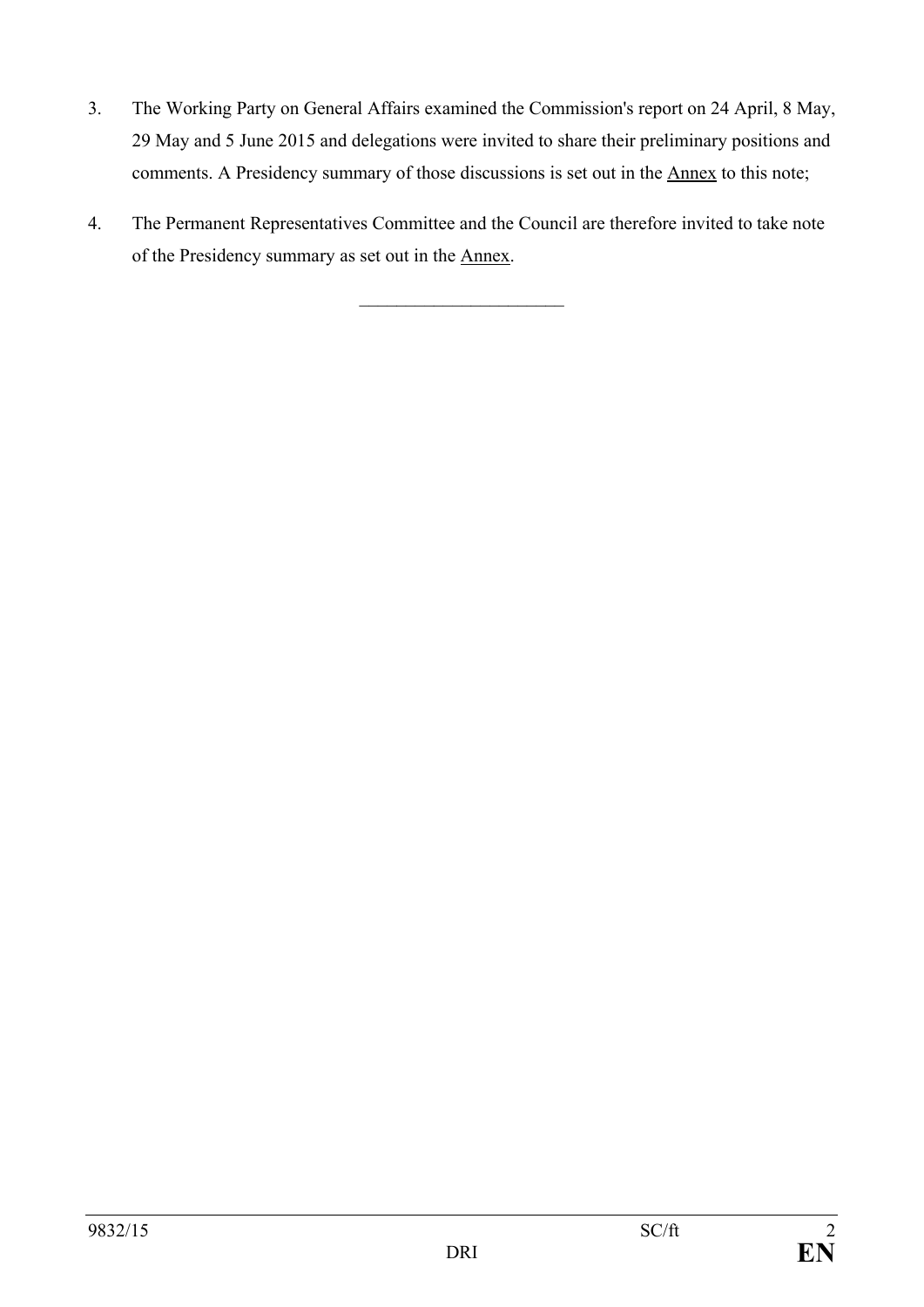**ANNEX** 

## **PRESIDENCY NOTE**

## **SUMMARY OF DISCUSSIONS WITHIN THE WORKING PARTY ON GENERAL AFFAIRS ON THE EUROPEAN CITIZENS' INITIATIVE**

Delegations considered the functioning of the current ECI. While they agreed that the instrument played an important role in strengthening participatory democracy, it was acknowledged that there was room to improve its functioning and user-friendliness<sup>[3](#page-2-0)</sup>. Indeed, the potential of the ECI was not to be overshadowed by some of its shortcomings, which risked creating false expectations for citizens and triggering a backlash against the EU. The areas for potential improvement discussed by delegations included the following, which are set out in a non-exhaustive way and reflect a first summary of initial discussions:

- 1. Increasing awareness of the ECI several delegations suggested improving information campaigns on the ECI, including by modern and interactive means of communication, to increase general awareness of the instrument and to encourage citizens to make use of it;
- 2. Providing better advice to promoters delegations also raised the issue of the Commission providing better legal advice to promoters or exploring the option of appointing a special assistant to support ECI organisers;

<span id="page-2-0"></span> $\overline{\mathbf{3}}$ **<sup>3</sup>** A number of useful ideas in that regard have been put forward, among others, by the EESC on its European Citizens' Initiative Day [\(http://www.eesc.europa.eu/?i=president.en.speeches](http://www.eesc.europa.eu/?i=president.en.speeches-statements&itemCode=35383)statements & itemCode=35383) and by the European Ombudsman in her decision to close own-initiative inquiry OI/9/2013/TN [\(http://www.ombudsman.europa.eu/en/cases/decision.faces/en/59205/html.bookmark\)](http://www.ombudsman.europa.eu/en/cases/decision.faces/en/59205/html.bookmark).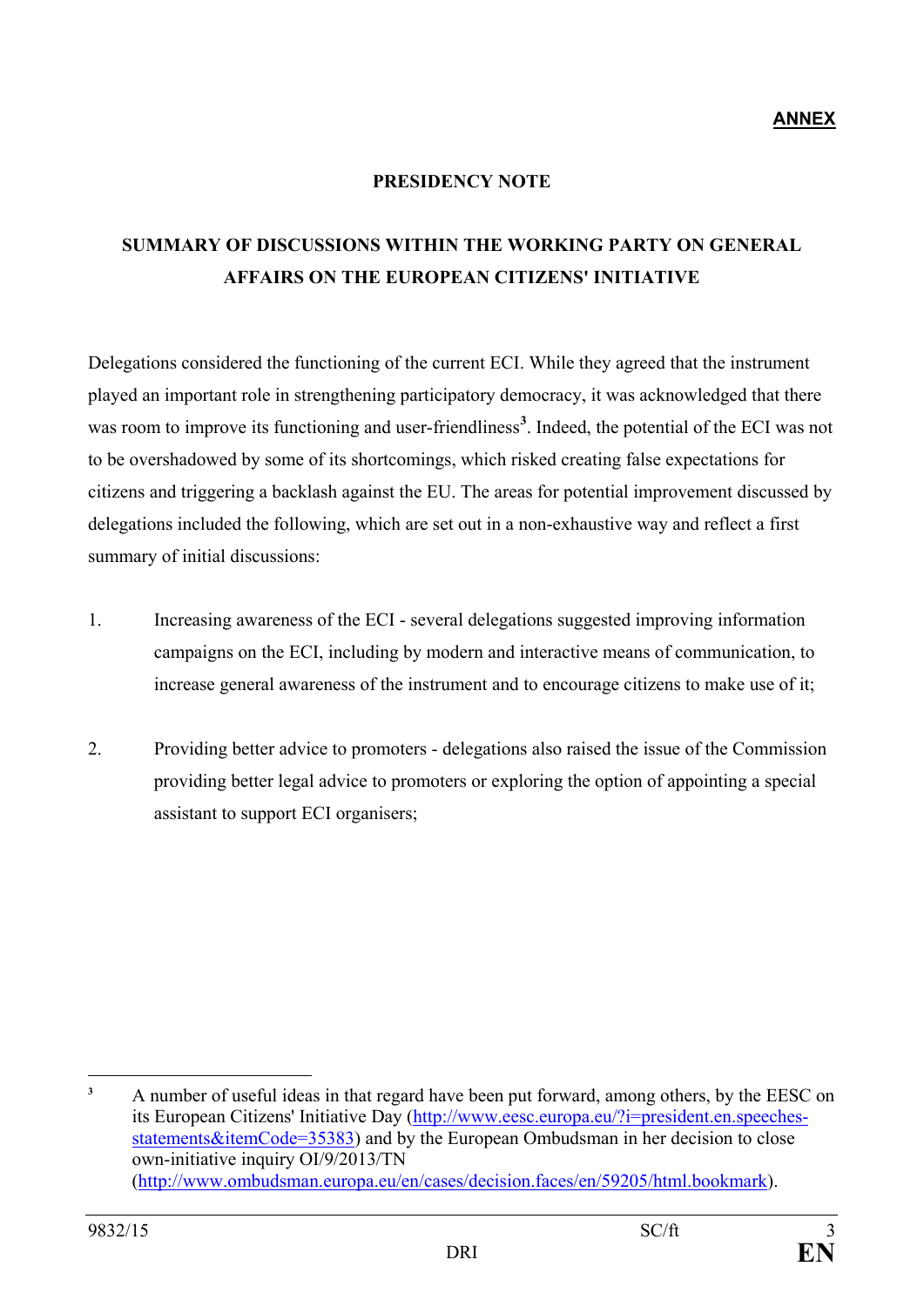- 3. Addressing the short deadlines a number of delegations were of the opinion that the oneyear time period for the collection of signatures is too short and should be extended. Alternatively, the period should remain the same, but ECI organisers should be given the opportunity to decide when that period begins to run (potentially within 2 months). An assessment of the whole deadline regime under the Regulation was also advocated;
- 4. Improving the online collection system delegations acknowledged improvements being made to the online collection system, but considered that its persistent shortcomings was an issue to address;
- 5. Simplifying data requirements divergences between the conditions and personal data required from ECI signatories was an issue raised by some delegations;
- 6. Addressing the exclusion of some citizens from their right to support an initiative a further issue raised was that divergences between the conditions and personal data required from signatories in the different Member States could result in citizens being excluded from supporting an ECI when they are nationals of one Member State and resident in another Member State;
- 7. Launching a political debate or providing advice some delegations suggested that the Commission should launch a political debate on the topic of an ECI even when it is rejected, if it receives the required number of supporting signatures. It was also suggested that the Commission, where possible, could provide advice to organisers of an ECI as to how to take their initiative forward if it relates to an area which falls outside the Commission's field of competence;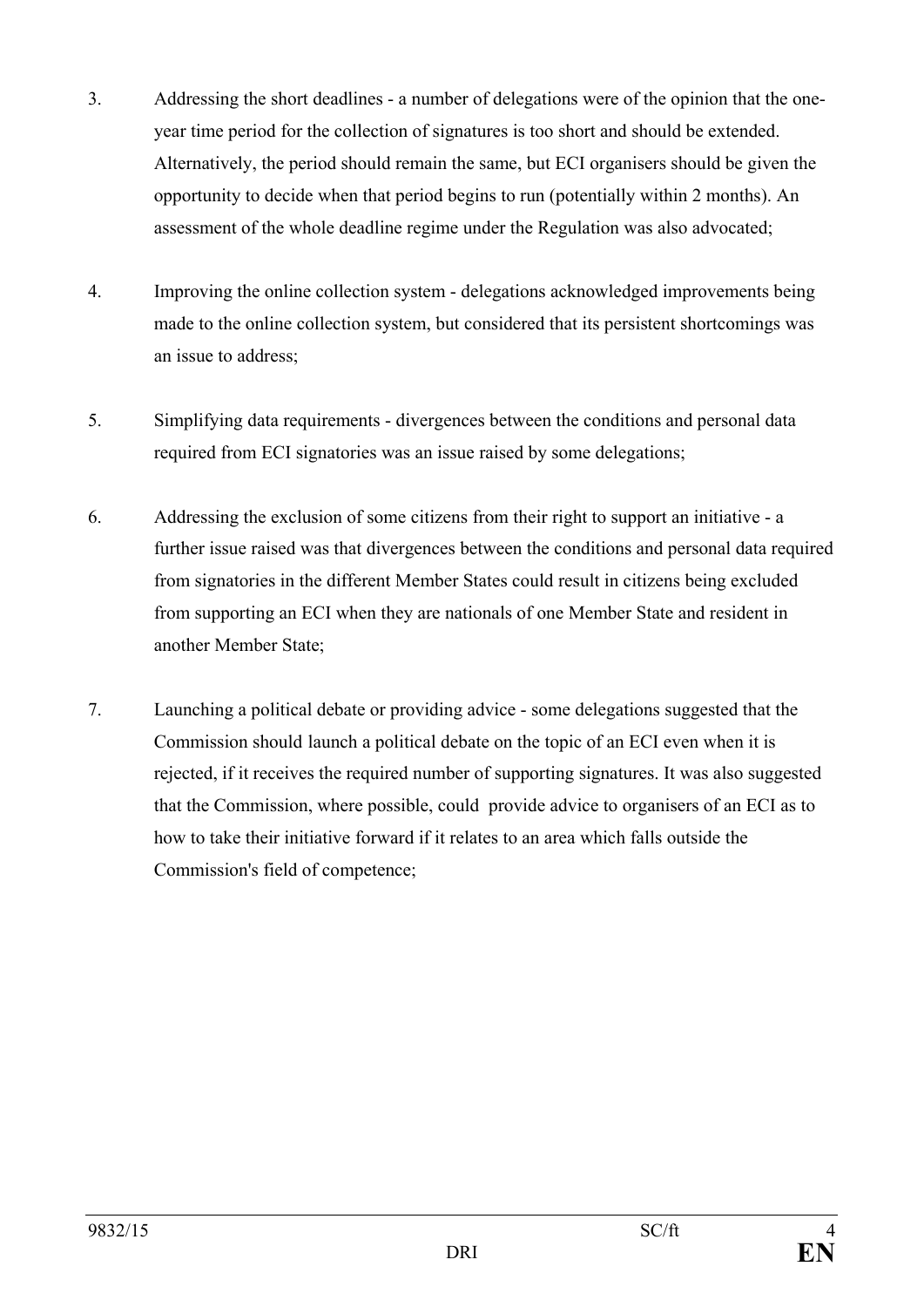- 8. Addressing the legal liability of organisers an issue of concern for some delegations was the fact that under the current ECI Regulation, promoters of an ECI are personally legally liable for the campaign's actions. In addition, promoters have no legal personality and thus, as natural persons, they receive and manage a wide range of personal data, without being subject to the same data protection rules as legal persons;
- 9. Providing better reasons for rejecting an ECI a few delegations called for the Commission to provide clearer and more extensive reasons when rejecting ECIs;
- 10. Broadening EP public hearings one delegation suggested that the EP invite a wider range of experts to its public hearings, in order to receive more diverse opinions on an ECI, and that a 'mid-term hearing' could be organised after the collection of 500 000 signatures, in order to promote initiatives and to allow them to garner political support;
- 11. Introducing electronic signatures one delegation also made reference to the possibility of establishing electronic signatures so as to facilitate the collection of signatures and the identification of ECI signatories.

A suggestion made by one delegation, which received considerable support, was that the Commission present a table setting out the improvements suggested, the means by which to adopt them and the body responsible for their implementation**[4](#page-4-0)** .

<span id="page-4-0"></span> $\overline{4}$ **<sup>4</sup>** In this regard, cooperation with other EU institutions, as well as NGOs, may prove valuable, as would a study on the interaction between the ECI provisions (Article 11(4) ECI) and those governing participatory democracy.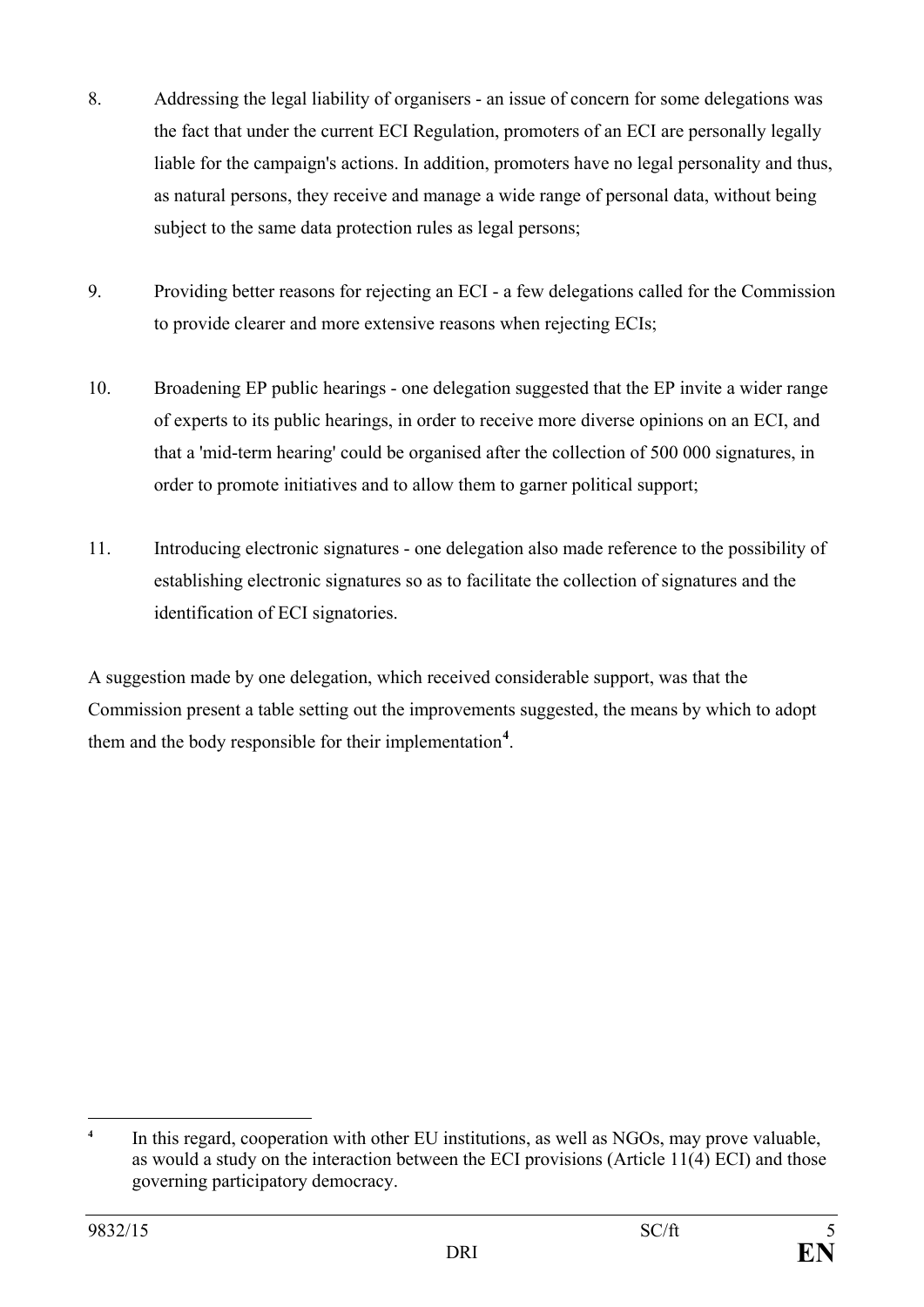Delegations also posed a number of questions to the Commission, in particular on the practical steps it intended to take and the timeline for any action it envisaged. A few delegations also asked about the cost of certain services (e.g. software updates, translation services, and the hosting of servers). Other interventions queried the user-friendliness of the instrument or referred to the lack of awareness of ECIs. Some delegations underlined their wish to take an active and constructive part in discussions to come, questioned what follow up was being given to FVP Timmermans' commitment to launch a political debate even for unsuccessful ECIs, and queried the downside to revising the Regulation in its entirety.

## **Information provided by the Commission**

In reply to the issues raised by delegations, the Commission clarified that, contrary to some expectations, it did not plan to present a proposal to review the ECI Regulation by the end of the year - that decision had not been taken, although the Commission would not exclude the option. However, it first wished to have feedback from the EP and the Council before deciding what steps to take. The risk of reviewing the ECI Regulation too early, given that it has been in force for three years only, was to improve things only partially and not to address all aspects of the instrument.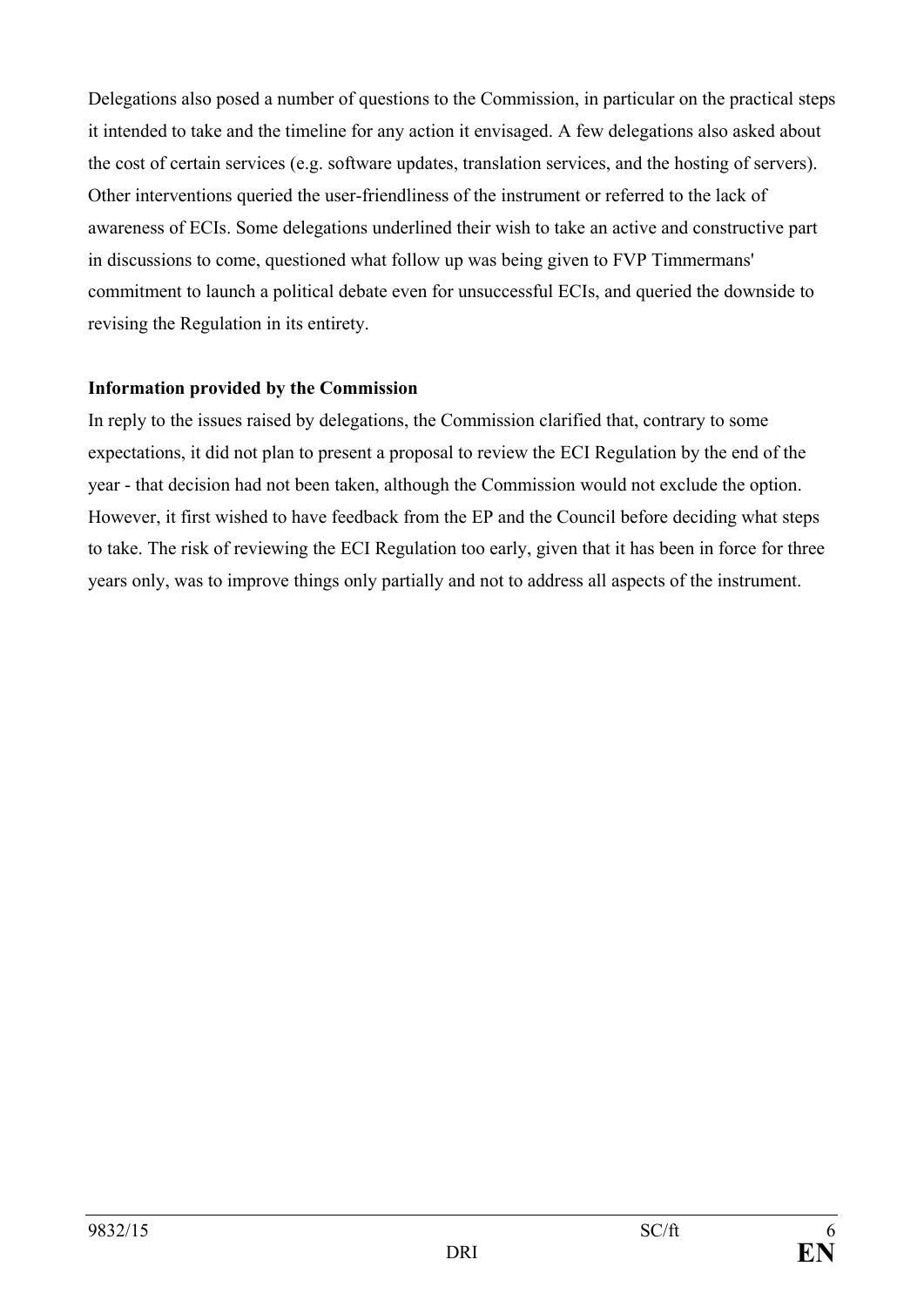In terms of the budget, the Commission confirmed that there was no specific budget line linked to the ECI Regulation, hence resources came from different budget lines. The Commission could not give precise figures, although costs related mainly to IT (online collection software, hosting of servers, and the ECI register website). The Commission explained that it was carrying out a study, which it hoped to publish before the summer, that examined the current online collection process and provided a comparative analysis of other existing processes/systems at local or national level. However, it would continue hosting servers if no better solution could be found. In terms of software, it was regularly updating it to overcome practical obstacles which were flagged to it by organisers.

On awareness-raising, the Commission had made considerable efforts to provide information to citizens (including publishing a guide on ECIs which it sent to all Commission Representations and Member States who requested it, creating a website and posters, and organising a conference in 2012) and highlighted the contribution of the EP and the EESC.

With regard to the political debate referred to by FVP Timmermans, the Commission did not intend to establish a new, formal and systematic form of dialogue with ECI organisers. It was however looking at ways to improve communication within the current framework.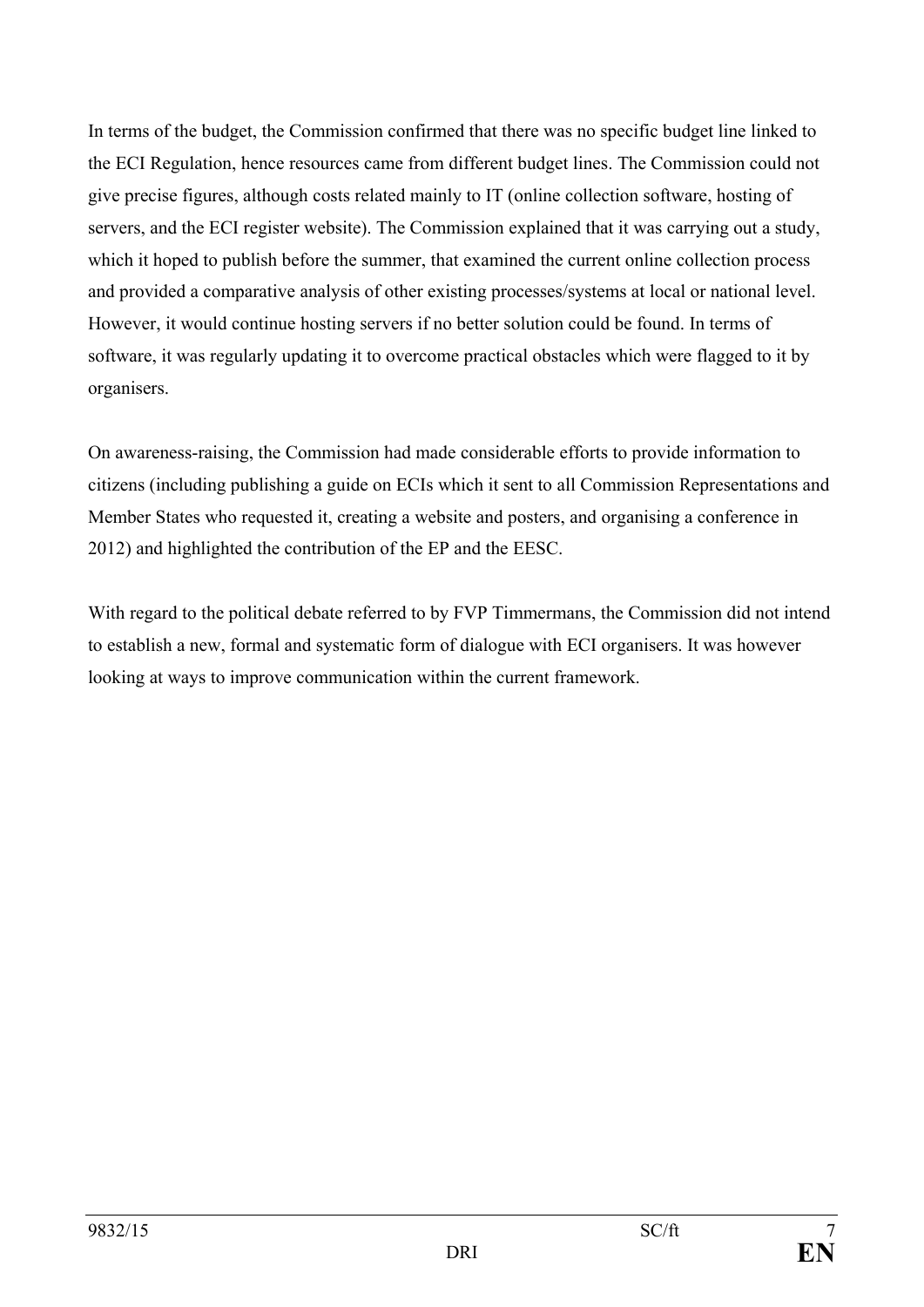In reply to the various improvements mentioned by delegations, the Commission stressed the difficulty of it providing more guidance and legal advice, given that it could not be both the drafter and the addressee of an ECI. Legal advice on the EU and Commission competences is already provided by teams in the Europe Direct Contact Centre with the support of the Commission services. However, such advice remains informal - it is without prejudice to the formal reply that is given to a request to register an ECI and does not include advice on the concrete drafting of a proposal. With regard to calls for the Commission to improve its justifications when rejecting an ECI, it argued that its responses aimed to be as detailed and explicit as possible. On the suggestions to extend the deadlines, the Commission replied that this would require a revision of the Regulation. Lastly, in relation to the request for a table/chart detailing the various areas where improvements to the ECI instrument could be sought, the Commission presented the indicative table set out in the Appendix to this note.

 $\overline{\phantom{a}}$  , and the set of the set of the set of the set of the set of the set of the set of the set of the set of the set of the set of the set of the set of the set of the set of the set of the set of the set of the s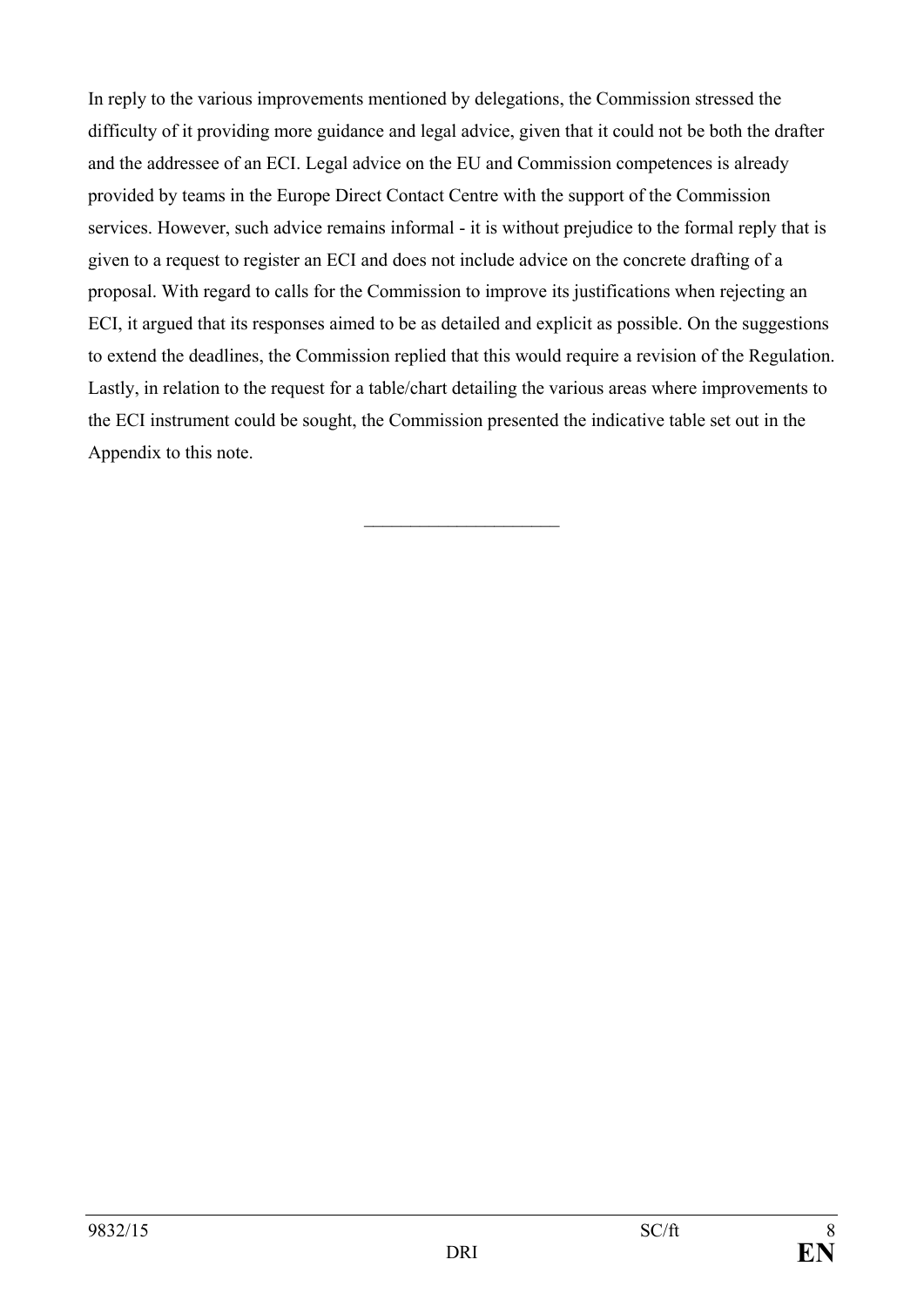## **Appendix**

Indicative table setting out the means by which issues discussed could be addressed

| Issue                                                                                                                                              | Practical<br>arrangements | Commission<br>Delegated/Implementing<br>Acts | Revision of the<br>Regulation $5$ |
|----------------------------------------------------------------------------------------------------------------------------------------------------|---------------------------|----------------------------------------------|-----------------------------------|
| 1. Increasing awareness                                                                                                                            | $\mathbf X$               |                                              |                                   |
| 2. Providing better advice<br>to promoters                                                                                                         | $\mathbf X$               |                                              |                                   |
| 3. Addressing the short<br>deadlines                                                                                                               |                           |                                              | $\mathbf X$                       |
| Possibility for the<br>organisers to choose the<br>starting date of their<br>collection period                                                     |                           |                                              | $\mathbf X$                       |
| 4. Improving the online<br>collection system:                                                                                                      |                           |                                              |                                   |
| - improvements in the<br>Commission software                                                                                                       | $\mathbf X$               |                                              |                                   |
| - improvements in the<br>technical specifications for<br>online collection systems                                                                 |                           | X                                            |                                   |
| - improvements in the<br>online collection process as<br>defined in Art. 6 of<br>Regulation (EU) No<br>211/2011 (certification,<br>timeline, etc.) |                           |                                              | $\mathbf X$                       |
| 5. Simplifying data<br>requirements                                                                                                                |                           | $x^6$                                        |                                   |

<span id="page-8-0"></span><sup>&</sup>lt;sup>5</sup> To be adopted by the EP and the Council on the basis of a Commission proposal.

<span id="page-8-1"></span>The Commission can adopt delegated acts amending Annex III to Regulation (EU) No 211/2011 taking into account information forwarded to it by Member States.